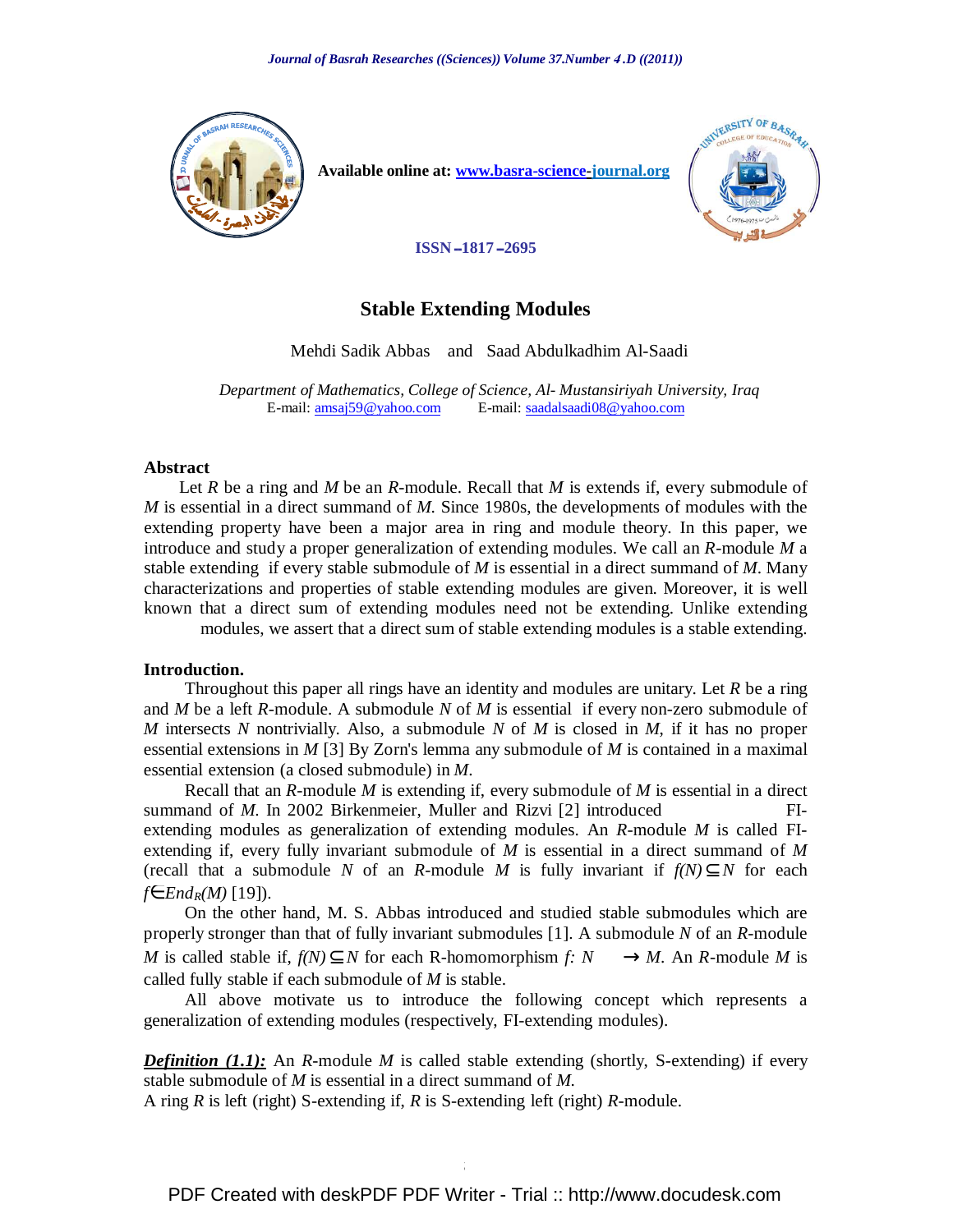Recall that an *R*-module *M* is uniform if, every submodule of *M* is essential in *M* [6, p.85]. As a generalization of uniform modules we introduce the following concept:

*Definition (1.2):* An *R*-module *M* is called stable uniform (shortly, S-uniform) if every stable submodule of *M* is essential in *M*.

### *Remarks and Examples (1.3):*

**(1)** Every extending module (respectively, FI-extending module) is S-extending, while the converse is not true in general.

**(2)** Every S-uniform module (and hence uniform module) is S-extending. In particular, the ring of integers *Z* over itself is S-extending.

**(3)** Consider  $M = Z_8 \oplus Z_2$  as *Z*-module. Since  $Z_8$  and  $Z_2$  are uniform *Z*-modules, then they are S-extending. By theorem (2.1),  $M = Z_8 \oplus Z_2$  is S-extending. But M is not extending since a submodule  $N = \{(\overline{0}, \overline{0}), (\overline{2}, \overline{1}), (\overline{4}, \overline{0}), (\overline{6}, \overline{1})\}$  is a closed submodule of M which is not direct summand.

 **(4)** We call an *R*-module *M* is S-indecomposable if, *M* and *(0)* are the only stable direct summands of *M*. Clearly every indecomposable module is S-indecomposable, but the converse is not true. For example, the vector space  $V = F^{(2)}$  over a field F is Sindecomposable *F*-module which it is not indecomposable since  $V = S \oplus S'$  where  $S = \{(\alpha, 0) | \alpha\}$  $\alpha \in F$ *}* and  $S' = \{(0, \beta) | \beta \in F\}$ .

**(5)** It is easy to prove that, an *R*-module *M* is S-uniform if and only if *M* is S-extending and S-indecomposable.

**(6)** By using the definition (1.1), on can easily see that an *R*-module *M* is S-extending if and only if every stable submodule of *M* lies under a direct summand of *M* (i.e. for each stable submodule of *M*, there exists a direct decomposition  $M = M_1 \oplus M_2$  with  $N \subseteq M_1$  and N is essential in  $M$  ).

**(7)** A direct product of S-extending modules need not be an S-extending. For example, consider the *Z*-module  $M = \prod_{p \in P} Z/pZ$  (where *P* be the set of all primes). Clearly,  $Z/pZ$  is S-

extending *Z*-module for each  $p \in P$ . By [1] the torsion subgroup  $\tau(M)$  is a stable submodule of *M* and it is known that  $\tau(M)$  is a closed submodule of *M*. But, by [12, theorem 10.2],  $\tau(M)$ 

 $=\prod_{p\in P} Z/pZ$  *j* is not a direct summand of  $M = \prod_{p\in P} Z/pZ$ . Hence, *M* is not S-extending.

**(8)** It is clear that if *M* is a fully stable module, then *M* is extending module if and only if *M* is S-extending module.

In the following, we obtain a characterization for S-extending modules.

*Theorem (1.4):* An *R*-module *M* is S-extending if and only if for each stable submodule *A* of *M*, there is a decomposition  $M = M_1 \oplus M_2$  such that  $A \subseteq M_1$  and  $A + M_2$  is essential submodule of *M*.

*Proof:* ( $\Rightarrow$ ). Suppose that *M* is *S*-extending *R*-module. Let *A* be a stable submodule of *M*. Since *M* is S-extending, then *A* is essential in a direct summand (say)  $K_I$  of *M* (i.e.)  $M =$  $K_1 \oplus K_2$ , where  $K_2$  is a submodule of *M*. Also, since *A* is essential in  $K_1$  and  $K_2$  is essential in *K*<sub>2</sub>, thus  $A + K_2$  is essential in  $K_1 + K_2 = M$ . Hence,  $A + K_2$  is essential in *M*.

 $(\Leftarrow)$ . Let *A* be a stable submodule of *M*. By hypothesis, there is a decomposition *M* =  $M_1 \oplus M_2$  such that  $A \subseteq M_1$  and  $A + M_2$  essential in *M*. We claim that *A* is essential submodule of  $M_1$ . Let K be a non-zero sumodule of  $M_1$ , thus K is a submodule of M. Hence  $(A +$ *M*<sub>2</sub> $)$ ∩*K*≠ *(0)* (since *A* + *M*<sub>2</sub> is essential in *M*). Let *k* = *a* +*m* (≠ *0*), where *k*∈ *K*, *a*∈ *A* and *m*∈*M*, thus *m* = *k* – *a* which implies *m*∈ *M*<sub>1</sub>∩*M*<sub>2</sub> = (0), so we have  $k = a \in K \cap A$ , then *K*∩*A* ≠ (0), and hence *A* is essential in *M*<sub>*I*</sub>. Therefore, *M* is S-extending *R*-module.□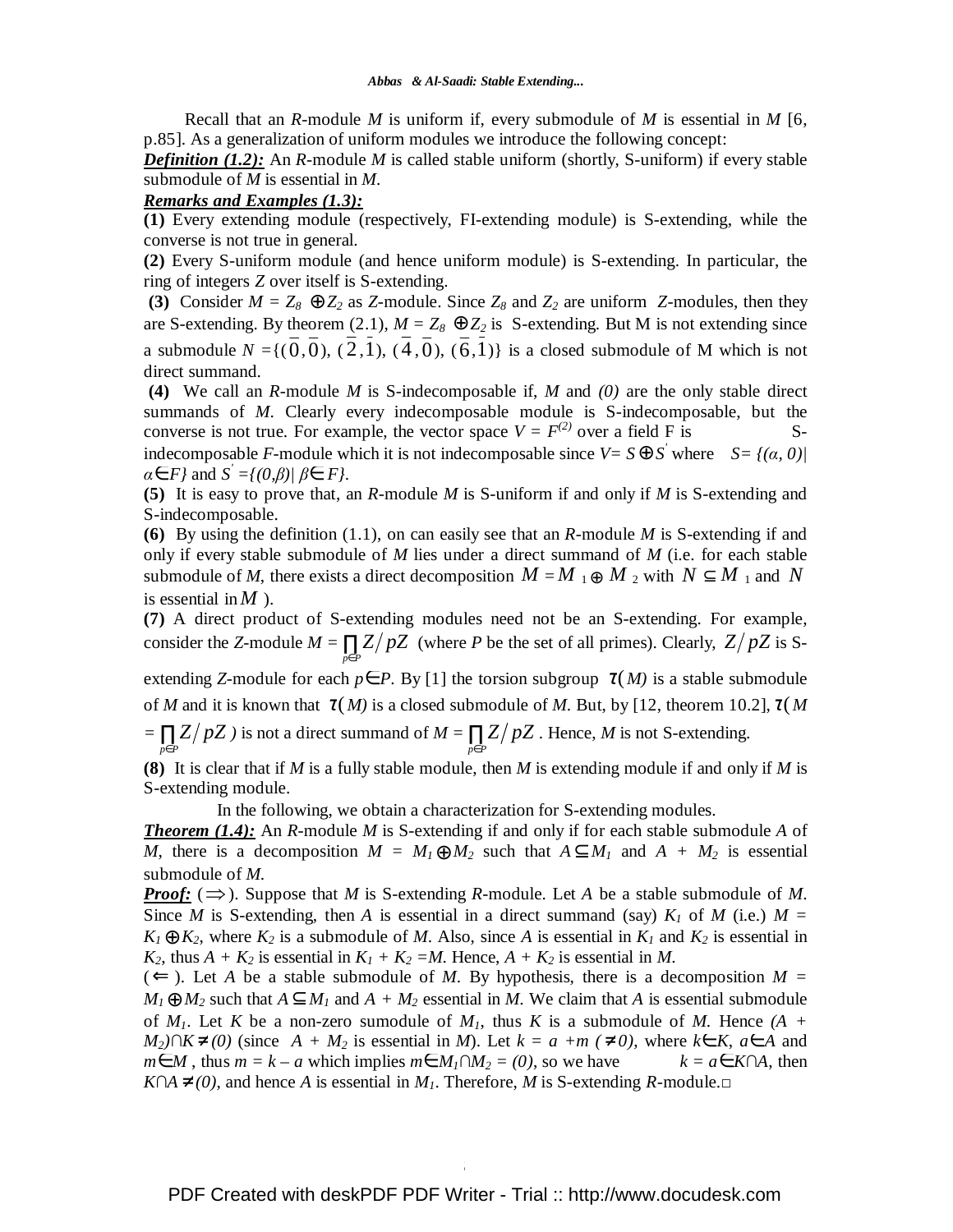It is well-known that an *R*-module *M* is quasi-injective if and only if  $f(M) \subseteq M$  for each  $f \in End_R(E(M))$  [10, Theorem (6.73)]. Moreover, an *R*-module is quasi-continuous (or  $\pi$ injective) if and only if *f(M)* ⊆ *M* for each idempotent *f* ∈*EndR(E(M))* [4]. Next we provide another characterization of S-extending modules.

*Proposition (1.5):* An *R*-module *M* is S-extending if and only if for each stable submodule *K* of *M*, there exists  $e = (e^2) \in End_R(E(M))$  such that *K* is essential in  $e(E(M))$  and  $e(M) \subseteq M$ .

*Proof:* ( $\Rightarrow$ ). Assume that *M* is S-extending. Let *K* be a stable submodule of M. Then, there is a direct summand *D* of *M* such that *K* is essential in *D* and so there is a submodule *H* of *M* such that  $M = D \oplus H$ . Thus, we have  $E(M) = E(D) \oplus E(H)$  [10]. Let  $e: E(M) \longrightarrow E(D)$  be the projection endomorphism of  $E(M)$  onto  $E(D)$ . Clearly, *e* is an idempotent ( $e = e^2$ ). Thus, we have  $e(M) \subset e(D\bigoplus H) \subset D \subset M$ . Now, since K is essential in *D* and also *D* is essential submodule of  $E(D)$ , then *K* is essential in  $E(D) = e(E(M))$ .

(←). Let *K* be a stable submodule of *M*. By hypothesis, there is  $e = e^2 \in End_R(E(M))$  such that *K* is essential in  $e(E(M))$  and  $e(M) \subset M$ . Now, since *M* is essential in *M*, thus we have *K*  $=K \cap M$  is essential in  $M \cap e(E(M)) = e(M)$ . But  $e(M)$  is a direct summand of M [15, Lemma (8.3)]. Hence, *M* is S-extending.  $\Box$ 

 Goldie [5], Johnson and Wong [8], defined for each submodule *N* of an *R*-module *M*, a submodule of *M* as follows:

 $Cl(N) = \{m \in M \mid [N:m] \text{ is an essential ideal of } R\}.$  Equivalently,  $Cl(N) = \{m \in M \mid Im \subseteq N \text{ for } n \in \mathbb{N}\}$ some essential ideal *I* of *R*}. *Cl(N)* is a submodule of *M*. It is called the closure of *N* (in sense of Goldie), clearly  $N \subseteq Cl(N)$ .

It is not true that each submodule *N* is essential in  $Cl(N)$ . For example, consider  $Z_6$ as *Z*-module. Let  $A = \{0, 3\}$ . Then, it is an easy to check that  $Cl(A) = Z_6$ . But *A* is a direct summand of  $Z_6$  and hence *A* is not essential in  $Z_6$  (i.e.) *A* is not essential in *Cl(A)*.

 In the next result, we investigate another characterization of S-extending modules by using an extra condition.

*Proposition (1.6):* Let *M* be an *R*-module such that each submodule of *M* is essential in its closure. Then, *M* is S-extending if and only if for any submodule *N* of *M* with stable closure is essential in a direct summand of *M*.

*Proof* :( $\Rightarrow$ ). Let *N* be a submodule of *M* with stable closure. By S-extending property of *M*, *Cl(N)* is essential in a direct summand *X* of *M* . But by hypothesis, every submodule of *M* is essential in its closure (i.e.) *N* is essential in *Cl(N)* and hence *N* is essential in a direct summand *X* of *M*.

 $(\Leftarrow)$ . Let *N* be a stable submodule of *M*. By [1,proposition(1.11)], *Cl(N)* is a stable submodule of *M*. Thus, by hypothesis, *N* is essential in a direct summand of *M*. Therefore, *M* is S-extending.□

 Since every submodule of a non-singular module is essential in its closure [10, p.259], thus we have the next corollary:

*Corollary (1.7):* Let *M* be a non-singular *R*-module. Then, *M* is S-extending if and only if for any submodule *N* of *M* with stable closure is essential in a direct summand of *M*.  $\Box$ 

 We observed that every extending module is S-extending module, but the converse is not true in general (Remarks and Examples (1.3) (3)). On the other hand, the closure of an arbitrary submodule need not be stable [1]. In the following result, we give a condition under which the concepts of extending modules and S-extending modules are equivalent.

*Proposition (1.8):* Let *M* be an *R*-module such that the closure of any submodule *N* of *M* is a stable and essential extension of N. Then,  $M$  is extending if and only if  $M$  is S-extending. *Proof:*  $(\Rightarrow)$ . It is obvious.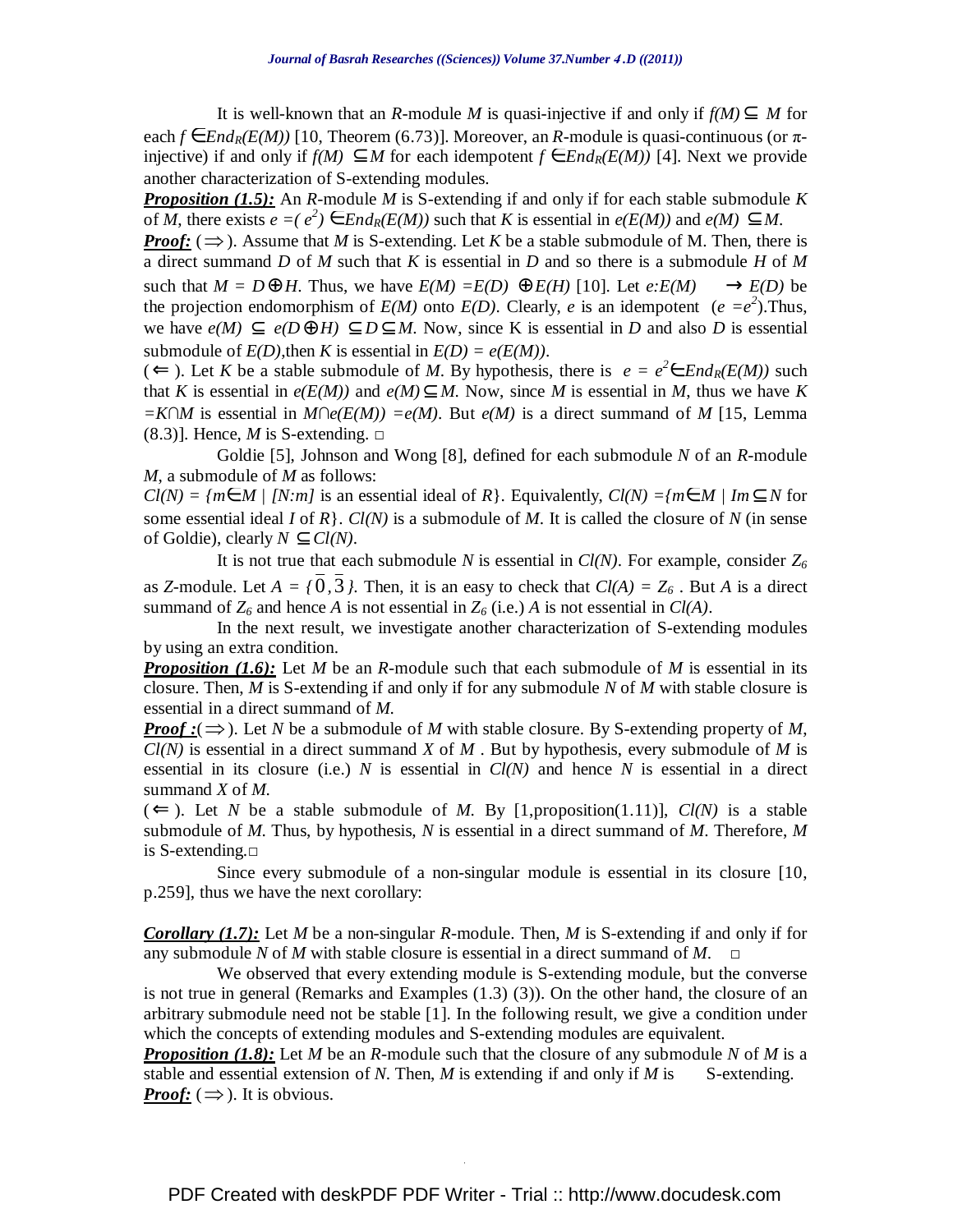$(\Leftarrow)$ . Let *N* be a submodule of *M*. Since *Cl(N)* is stable of *M*, thus by S-extending property of *M*, *Cl(N)* is essential in a direct summand *D* of *M*. Since, by hypothesis, *N* is essential in *Cl(N)*, thus *N* is essential in *D*. Therefore, *M* is extending. $\Box$ 

*Corollary (1.9):* Let *M* be a non-singular module such that the closure of any submodule of *M* is stable. Then, *M* is extending if and only if *M* is S-extending.  $\Box$ 

 It is well-known that an *R*-module *M* is extending if and only if every closed subomdule of *M* is a direct summand [3, p.55]. One can raise a question about analogue result for S-extending modules. The following proposition gives a partial answer of this question.

*Proposition (1.10):* Let *M* be a non-singular *R*-module. Then, the following conditions are equivalent:

(1) *M* is S-extending;

(2) Every closed stable submodule of *M* is a direct summand;

(3) Every stable submodule of *M* is essential in a stable direct summand of *M*.

*Proof:* (1)  $\Rightarrow$  (2). Suppose that *M* is S-extending *R*-module. Let *N* be a closed stable submodule of *M*. By S-extending property of *M*, there exists a direct summand *D* of *M* such that *N* is essential in *D*. But *N* is closed in *M*, so  $N = D$ . Hence, *N* is a direct summand.

(2)  $\Rightarrow$  (3). Let *A* be a stable submodule of *M*. Since *M* is a non-singular, thus there exists a closed submodule *Cl(A)* such that *A* is essential in *Cl(A)* [10, p.259]. But *A* is a stable submodule of *M*, then  $Cl(A)$  is a stable of *M* [1,proposition(1.11)]. Thus, by (2),  $Cl(A)$  is a direct summand of *M* (i.e.) *A* is essential in a stable direct summand (*Cl(A*)) of *M*. Hence, M is S-extending.

 $(3) \implies (1)$ . It is clear.  $\Box$ 

#### *Remark (1.11):*

(1) In the proof of (3)  $\Rightarrow$  (1)  $\Rightarrow$  (2) the condition of non-singularity of *M* is not necessary.

**(2)** The condition of non-singularity of *M* (except (3)  $\Rightarrow$  (2) $\Rightarrow$  (1)) in proposition (3.1.10) can not be removed. For example, let  $M = Z \oplus Z_3$  as Z-module. Thus, M is S-extending (by theorem  $(2.1)$ , not non-singular [10] and does not satisfy (3).

 It is known that, an R-module *M* is extending if and only if for each direct summand *A* of *E(M)* then *A∩M* is a direct summand of *M* [3, p.20]. The following result establishes connection between S-extending modules and their injective hulls.

*Proposition (1.12):* If *M* is S-extending R-module, then for each stable direct summand *A* of *E (M)*, *M*∩*A* is a stable direct summand of *M*.

*Proof:* Let *M* be an S-extending *R*-module and  $K = M \cap A$  where *A* is a stable direct summand of *E (M)*. Firstly, to show that *K* is stable of *M*. Let  $f \in Hom_R(K,M)$ . By injectivity of *E (M)*, there exists  $g \in End_R(E(M))$  which extends *f*. Let  $k \in K$ , then  $f(k) \in M$ , so, since  $f(k) = g(k)$  and *A* is a stable of  $E(M)$ , then  $f(k) \in A$ . Hence, we have  $f(k) \in K = M \cap A$ . Thus, K is a stable of *M*. Now, we claim that  $K = M \cap A$  is a direct summand of *M*. Since *M* is S-extending, then there exists a direct summand *D* of *M* such that *K* is essential in *D*. Since *A* is a direct summand of *E (M)*, then *A* is injective *R*-module. Since  $K \subset A$ , thus  $E(K) = A$  (since  $K=M\cap A \longrightarrow A\cap E(M)=A$ ) and *E (D)*  $\cong A$ . Also, by stability of *A*, we have *E (D)* = *A*. Hence,  $D ⊂ M ∩ E(D) = M ∩ A = K$ . So  $K = D$ . Therefore,  $K = M ∩ A$  is a stable direct summand of  $M$ .  $\Box$ 

We do not know whether the converse of proposition  $(1.12)$  is true in general. In the next result, we obtain a condition under which the converse is true. Firstly, we need to introduce the following concept:

*Definition (1.13):* A submodule *N* of an *R*-module *M* is called hyperstable if, *E (N)* is stable in *E (M)*. *M* is called fully hyperstable if each stable submodule of *M* is hyper stable.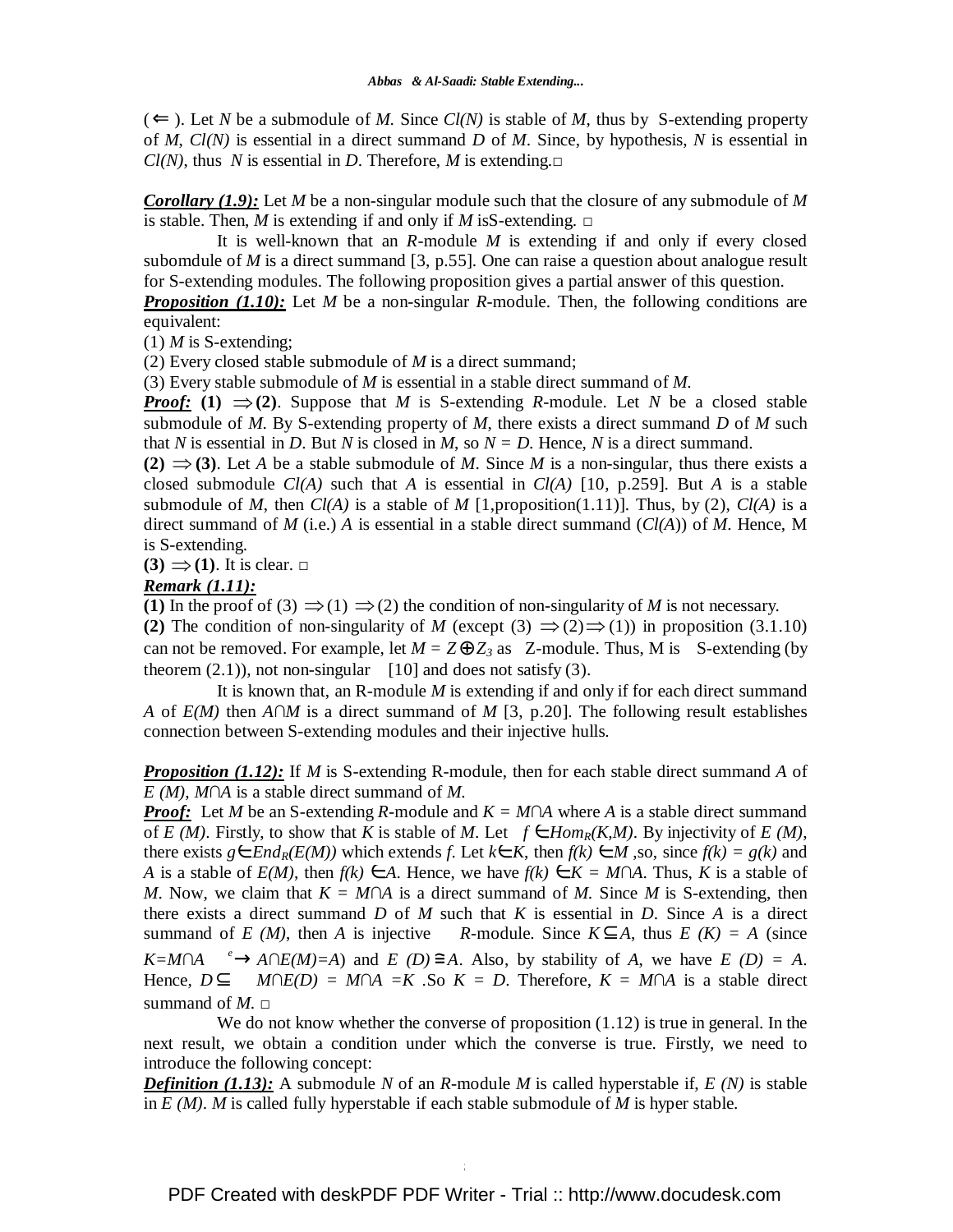Note that full stability and full hyperstability are different concepts. In fact, *Z6* as Zmodule is fully stable [1], while it is not fully hyperstable since  $E(\sqrt{0}, \frac{1}{3}) \cong Z_2^{\infty}$  is not stable submodule of  $E(Z_6) \cong Z_2^{\infty} \oplus Z_3^{\infty}$ . On the other hand, *Z* as *Z*-module is fully hyperstable which is not fully stable since *2Z* is not stable submodule of *ZZ*. Moreover, by [1, Theorem (2.15)], every fully stable uniform module over a Noetherian ring is fully hyperstable.

Now, we are ready to obtain the result which is mentioned.

*Proposition (1.14):* Let *M* be a fully hyperstable *R*-module. Then, the following statements are equivalent:

**(1)** *M* is S-extending;

**(2)** *M*∩*X* is a stable direct summand of *M* for each stable direct summand *X* of *E (M)*;

**(3)** Every stable submodule of *M* is essential in a stable direct summand of *M*.

### *Proof:*

**(1)** ⇒**(2)**. By using proposition (1.12).

**(2)**  $\Rightarrow$  (3). Let *A* be stable submodule of *M*. Let *B* be a relative complement of *A* in *M*. Hence  $A \oplus B$  is essential in *M* and *M* is essential in *E(M)* [15], so  $A \oplus B$  is essential in *E(M)*. Thus  $E(A) \bigoplus E(B) = E(A \bigoplus B) = E(M)$ . Also, by full hyperstability of *M*,  $E(A)$  is a stable of  $E(M)$ . Hence, by (2), *E(A)*∩*M* is a stable direct summand of *M*. Since *A* is essential in *E(A)* and *M* is essential in *M*, thus  $A = A \cap M$  is essential in  $E(A) \cap M$ . Therefore, *M* is S-extending.  $(3) \implies (1)$ . It is obvious. $\Box$ 

 Recall that a ring *R* is PP-ring if, every principal ideal of *R* is projective (as an *R*module) [10] (recall that an *R*-module *M* is projective, if for each *R*-epimorphism *g:*  $A \longrightarrow B$  (where *A*, *B* are *R*-modules) and for each *R*-homomorphism *f:*  $M \longrightarrow B$ , there exists an *R*-homomorphism  $h: M \longrightarrow A$  such that  $g \circ h = f$  [9, p. 117]).

 It is known that every left non-singular left extending ring is left PP-ring [3, p.105]. Moreover, left non-singular left S-extending ring need not be extending (see [2, Example (2.6)]).The following result generalizes this result to S-extending rings.

*Proposition (1.15):* Every left non-singular left S-extending ring is left PP-ring.

*Proof:* Let *R* be a left non-singular left S-extending ring and let *I* be a principle left ideal of *R* (i.e.)  $I = Rx$  where  $x \in R$ . Now, consider the following exact sequence:  $0 \longrightarrow ann_R(x)$  $\longrightarrow R \longrightarrow Rx \longrightarrow 0$  where *i* is the inclusion homomorphism and  $f(r) = rx$  for all *r* ∈ *R* (it is clear that *f* is well-defined epimorphism). Since  $ann_R(x)$  is a stable left ideal of *R* [1] and R is left S-extending, thus  $ann_R(x)$  is essential in a direct summand *H* of *R*. We claim that  $ann_R(x) = H$ . To see this, let  $0 \neq r \in H$  and let  $L = \{t \in R | tr \in ann_R(x)\}\)$ , it is can be easily check that *L* is essential in *R*. Since  $L \subseteq ann_R(x) \subseteq R$ , then  $ann_R(x)$  is essential in *R*. But *R* is left non-singular, then  $rx = 0$  and hence  $r \in ann_R(x)$ . Thus,  $ann_R(x) = H$ . So the above mentioned sequence splits and hence *Rx* is projective. Therefore, *R* is left PP-ring. □

It is known that, every PP-ring is non-singular  $[10, \text{Example (7.6) (5)}]$ . Thus, we have the next corollary:

*Corollary (1.16):* If a ring *R* is left S-extending, then *R* is left non-singular if and only if *R* is left PP-ring.□

 In this part, we discuss conditions under which every S-extending module is FIextending.

 Recall that an *R*-module *M* is quasi-injective if for each submodule *N* of *M*, each *R*homomorphism  $f: N \longrightarrow M$  can be extended to an *R*-endomorphism  $g: M \longrightarrow M$ [15]. We introduce the following concept as a generalization of quasi-injective modules.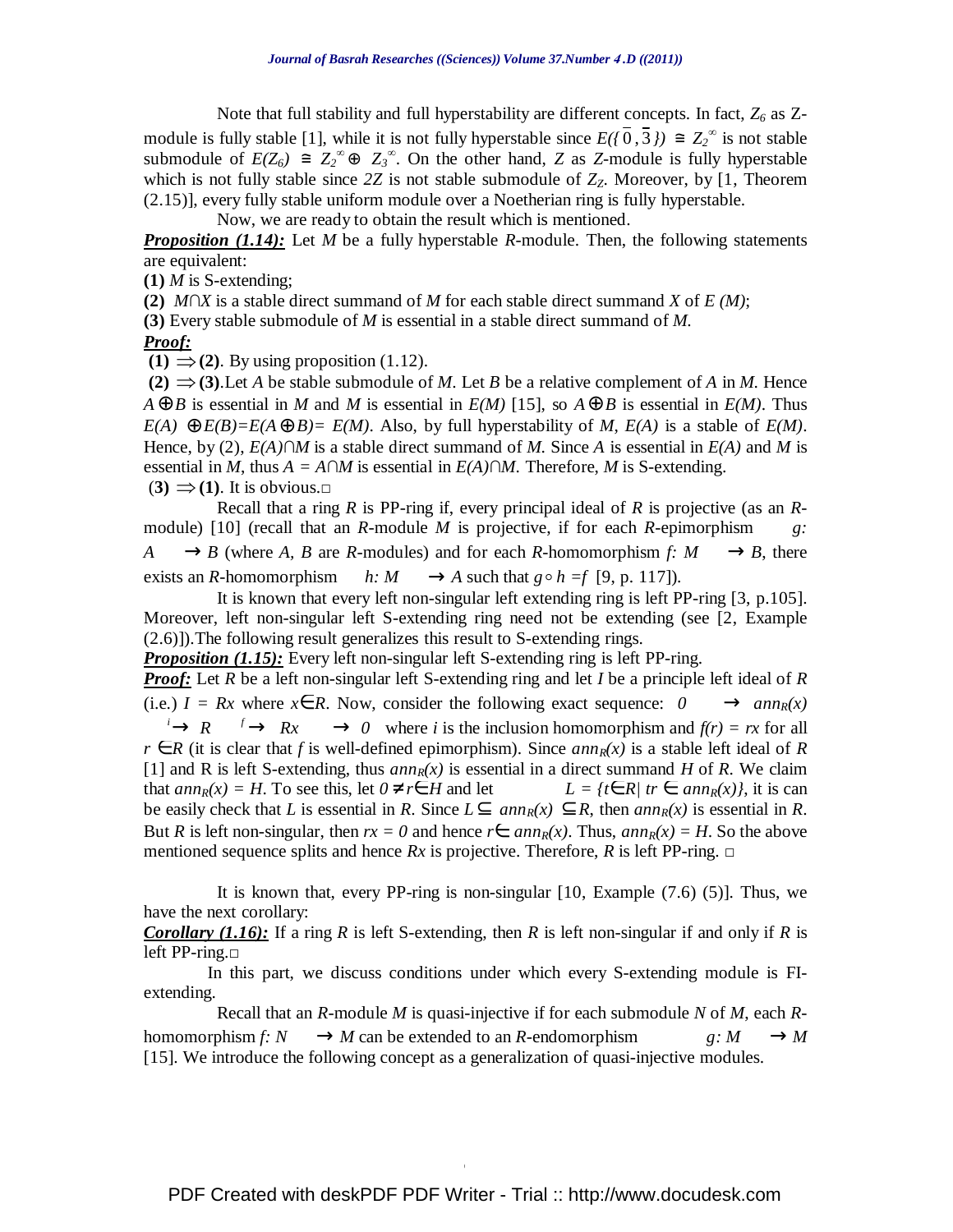*Definition (1.17):* An *R*-module *M* is called FI-quasi-injective if, for each fully invariant submodule *N* of *M*, each R-homomorphism *f: N* —  $\rightarrow$  *M* can be extended to an *R*endomorphism  $g: M \longrightarrow M$ .

### *Remark and Examples (1.18):*

**(1)** Every quasi-injective module is FI-quasi-injective. The converse is not true in general (we have no example yet)

**(2)** If an *R*-module *M* is duo, then *M* is quasi-injective if and only if FI-quasi-injective.

**(3)** The *Z*-module *Z* is not FI-quasi-injective (since by (2), *Z* as *Z*-module is not quasiinjective).

(4) A fully invariant submodule of an FI-quasi-injective module is FI-quasi-injective.

*Proof:* Let *N* be a fully invariant submodule of an FI-quasi-injective *R*-module *M*. Let *K* be a fully invariant submodule of *N* and let *f*:  $K \rightarrow N$  be any *R*-homomorphism. Now, since *N* is fully invariant submodule of *M*, then *K* is fully invariant of *M*. Also, consider the *R*homomorphism  $(i \circ f)$ :  $K \longrightarrow M$  where *i* is the inclusion homomorphism from *N* into *M*. By FI-quasi-injectivity of *M*, there exists an *R*-homomorphism *g:*  $M \rightarrow M$  such that  $g / K = f$ . But *N* is fully invariant submodule of *M*, then  $g(N) \subseteq N$  (i.e.)  $g: N \longrightarrow N$  such that  $g/K = f$ . Thus, *N* is FI-quasi-injective.  $\Box$ 

 In the next result, we investigate a condition under which fully invariant submodules are stable.

*Proposition (1.19):* A fully invariant submodule of an FI-quasi-injective module is stable. *Proof:* Let *N* be a fully invariant submodule of FI-quasi-injective module *M*. Let *f:*   $N \rightarrow M$  be any R-homomorphism. Since *M* is FI-quasi-injective, thus there exists an *R*homomorphism *g*:  $M \longrightarrow M$  such that  $g/N = f$ . Since *N* is fully invariant of *M*, then  $g(N) \subseteq N$ and so  $f(N) \subseteq N$  (i.e.) *N* is a stable submodule of *M*.

*Corollary (1.20):* Every S-extending FI-quasi-injective module is FI-extending. □ *Corollary (1.21):* A fully invariant submodule of a quasi-injective module is stable.  $\Box$ *Corollary (1.22):* Duo FI-quasi-injective modules are fully stable.□

 The following result asserts that every non-torsion S-extending module decomposes into torsion and torsion-free submodules.

*Proposition (1.23):* Let R be an integral domain. Then, every non-torsion S-extending *R*module decomposes into torsion and torsion-free submodules.

*Proof:* Assume that *M* is non-torsion S-extending *R*-module. Let  $t(M)$  ( $\neq 0$ ) (the set of all torsion elements of *M*). Since essential extensions of torsion module are torsion [10], then  $t(M)$  is closed submodule of M. Moreover,  $t(M)$  is a stable submodule of M [1]. Hence, by Sextending property of *M*,  $t(M)$  is a direct summand of *M* (i.e.)  $M = t(M) \bigoplus F$ , where *F* is a non-zero torsion-free submodule of  $M$ .  $\Box$ 

## **2-Direct sums (and direct summands) of S-extending modules.**

 It is well-known that a direct sum of extending modules need not be extending. For example, the *Z*-modules  $Z/Z_p$  and  $Z/Z_p$  are extending, while the *Z*-module  $(Z/Z_p) \oplus (Z/Z_p)$  is not extending because the submodule  $K = Z(I + Z_p, p + Z_p)$  is closed, but cannot be a direct summand, since it has order  $p^2$  [3, p.56]. Later, many papers appeared which discussed the conditions under which a direct sum of extending modules is extending (for example, see [7]).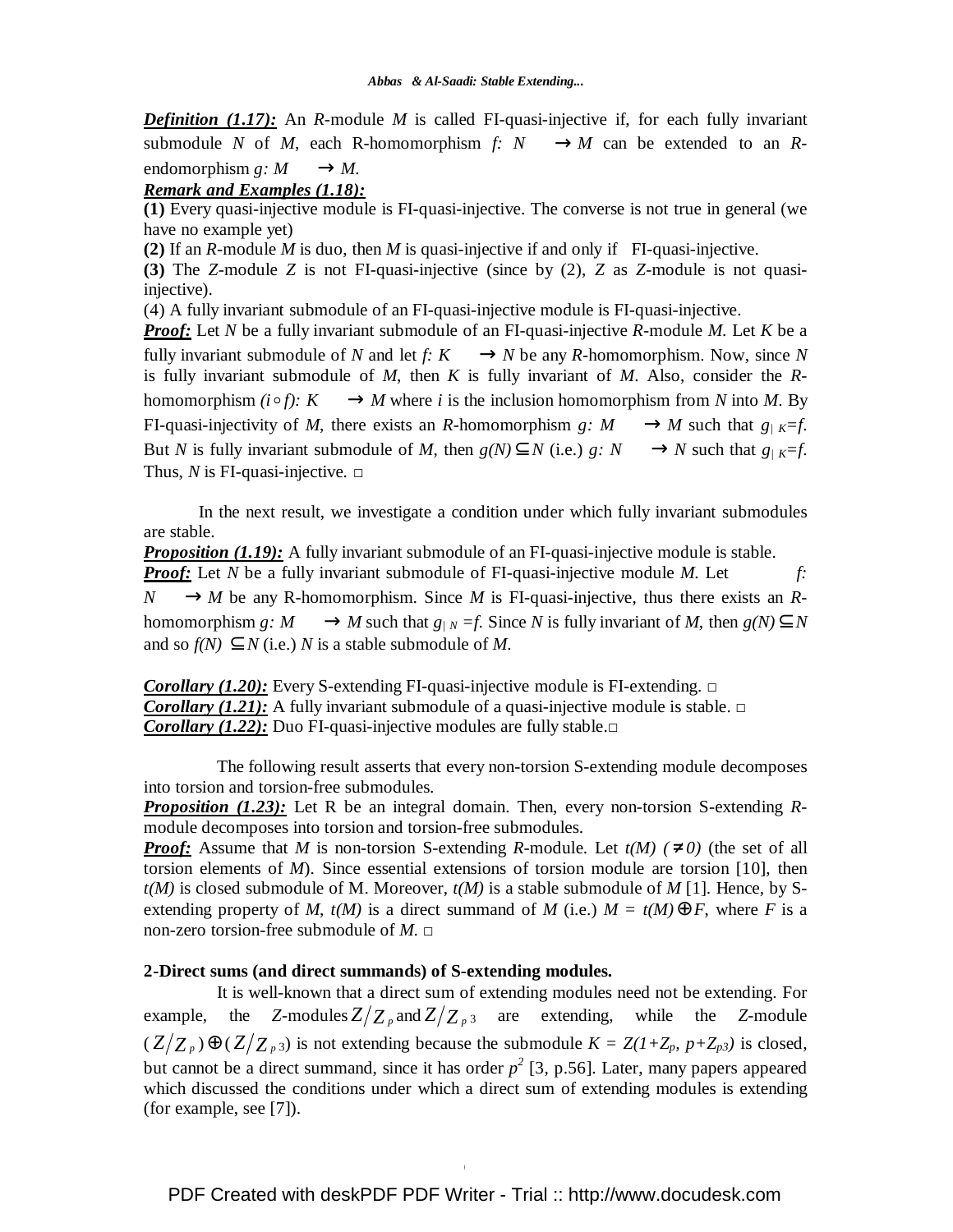Unlike extending modules and similar to FI-extending modules, the next theorem asserts that a direct sum of S-extending modules is S-extending.

**Theorem (2.1):** A direct sum of S-extending modules is S-extending.

*Proof:* Suppose that  $M = \bigoplus_{i \in I} M_i$  where  $M_i$  is S-extending *R*-module for all  $i \in I$ . Now, if *F* be a stable submodule of  $M = \bigoplus_{i \in I} M_i$ , then  $F = \bigoplus_{i \in I} (F \cap M_i)$  [1,proposition (4.5)]. But, we claim

that  $F \cap M_i$  is a stable submodule of  $M_i$  for all  $i \in I$ , to see that, let *g:* 

*F*∩*M*<sub>*i*</sub> → *M*<sub>*i*</sub> be any *R*-homomorphism, thus  $g(F \cap M_i) \subseteq M_i$ . Also, we have the following implications:

$$
F = \bigoplus_{i \in I} (F \cap M_i) \xrightarrow{\pi} F \cap M_i \xrightarrow{\quad s} M_i \xrightarrow{\quad i} M = \bigoplus_{i \in I} M_i \text{, then } (i \circ g \circ \pi)(F) \subseteq F \text{ (since } F \text{ is}
$$

a stable submodule of *M*) and so  $g(F \cap M_i) \subseteq F$ . Thus, from the above, we have  $g(F \cap M_i) \subseteq F$ *F*∩*M*<sub>*i*</sub> (i.e.) *F*∩*M*<sub>*i*</sub> is a stable submodule of *M*<sub>*i*</sub> for all *i*∈ *I*. Now, by S-extending property of *M*<sub>*i*</sub> for all *i*∈*I*, then *F*∩*M*<sup>*i*</sup> is essential in a direct summand *N*<sup>*i*</sup> of *M*<sup>*i*</sup>. Let *N* =  $\bigoplus_{i \in I} N_i$ , then clearly

*N* is a direct summand of  $M = \bigoplus_{i \in I} M_i$ . Also, since  $F \cap M_i$  is essential in  $N_i$  for all  $i \in I$ , then  $F$ 

$$
=\bigoplus_{i\in I}(F\cap M_i)
$$
 is essential in  $N=\bigoplus_{i\in I}N_i$ . Therefore,  $M=\bigoplus_{i\in I}M_i$  is S-extending.

 One of the most interesting questions concerning extending modules is when a direct sum of extending modules is also extending (see [7]). The next result gives an answer to such a question.

*Corollary (2.2):* Any direct sum of extending modules is S-extending. □ *Corollary (2.3):* Let  $M = \bigoplus_{i \in I}$ *i I*  $M = \bigoplus M_i$  be an *R*-module such that every closed submodule of M is a

stable. If  $M_i$  is extending module for all  $i \in I$ , then  $M = \bigoplus_{i \in I} I_i$ *i I*  $M = \bigoplus M_i$  is extending.  $\square$ 

 Since every finitely generated abelian group is a direct sum of uniform *Z*-modules. Then, we have the next corollary.

*Corollary (2.4):* Every finitely generated *Z*-module is S-extending.□

*Example (2.5):* By using theorem (2.1), since  $Z/Z_p$  and  $Z/Z_p$  are S-extending *Z*-modules, then the *Z*-module  $(Z/Z_p) \oplus (Z/Z_{p3})$  is *S*-extending, while it is not extending [3, p.56].

 It is well-known that every direct summand of extending module is extending [11, p.20]. Indeed, we do not know in general whether S-extending property is inherited by direct summands. In the following result, we give a condition under which this inheritance is valid. Firstly, recall that an *R*-module *M* has the summand intersection property (SIP) if the intersection of two direct summands of *M* is a direct summand [14].

*Proposition (2.6):* Let *M* be a non-singular *R*-module with (SIP) property. If *M* is Sextending, then every direct summand of *M* is S-extending.

*Proof:* Let *N* be a direct summand of *M* and let *A* be a closed stable submodule of *N*. Now, since *M* is a non-singular then, by [10, p.259], there exists a closed submodule  $B = Cl(A)$  in *M* such that *A* is essential in *B*. But *N* is essential in *N*, and then  $A = A\cap N$  is essential in *B*∩*N*⊂*N*. Since *A* is closed in *N*, thus *A* = *B*∩*N*. But *B* is a closed stable submodule of *M*; hence by S-extending property of *M*, *B* is a direct summand of *M*. So by the (SIP) property of *M*, we have  $A = B \cap N$  is direct summand of *M*. Thus, [13, lemma (2.4.3)] *A* is a direct summand of *N*. Also, since *M* is non-singular, then *N* is non-singular. Therefore, (by proposition  $(1.10)$ ) *N* is S-extending.  $\Box$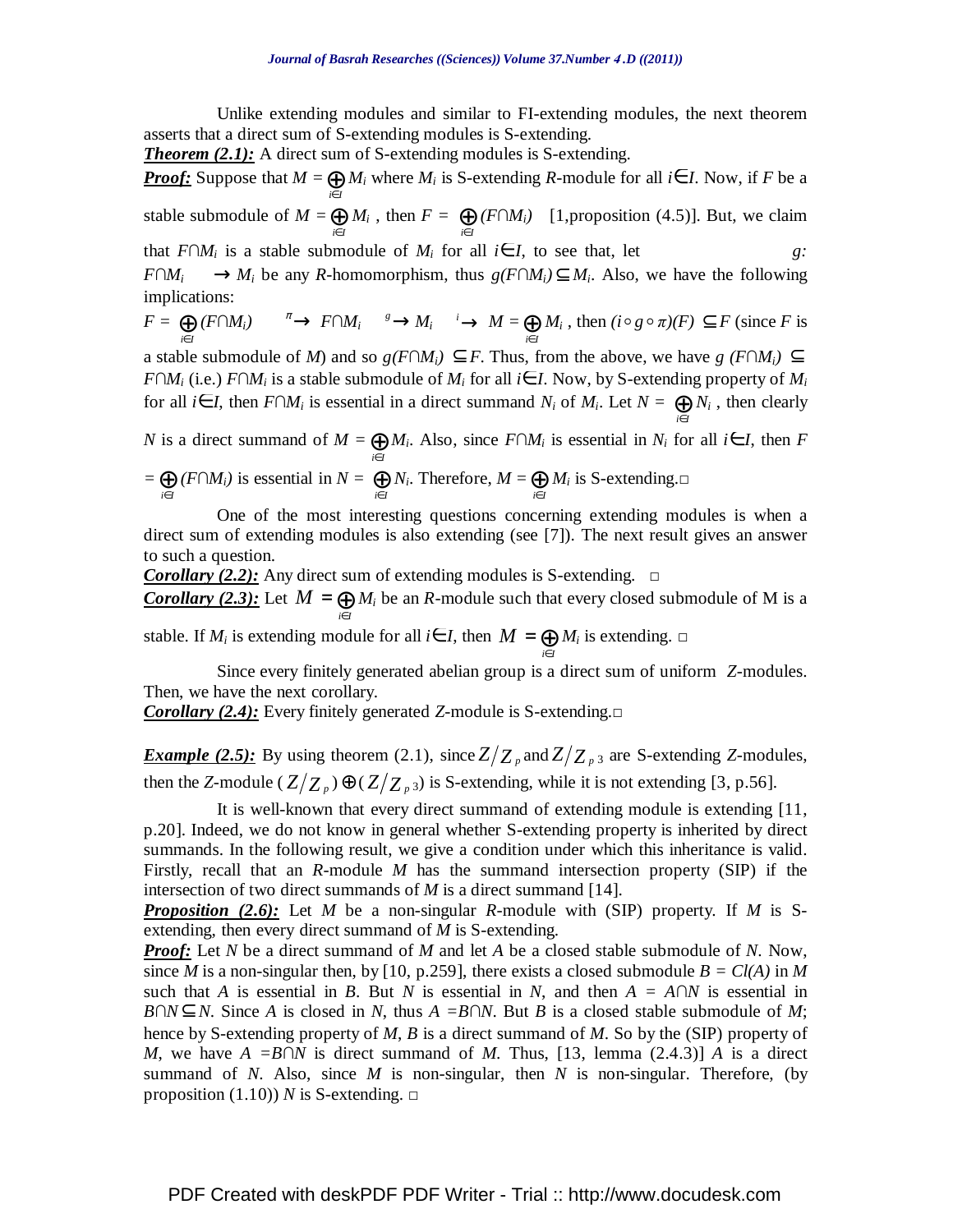**Corollary (2.7):** Every direct summand left ideal of a non-singular S-extending commutative ring is S-extending.  $\Box$ 

*Corollary (2.8):* Every direct summand of non-singular cyclic *Z*-module is S-extending.

 It is well-known that every fully invariant (and hence stable) submodule of an extending module is extending [2]. In fact, we do not know in general whether Sextending property is inherited by stable submodules. In the following we give an answer to the question: When stable submodules of an S-extending module are S-extending? Firstly, we need to introduce the following concepts:

*Definition (2.9):* Let *X* be an *R*-module. An *R*-module *M* is called stable-injective relative to *X* (simply, S-*X*-injective) if for each stable submodule *A* of *X*, each *R*-homomorphism *f:*   $A \longrightarrow M$  can be extended to an *R*-homomorphism *g*:  $X \longrightarrow M$ .

*Definition (2.10):* An *R*-module *M* is called S-quasi-injective, if *M* is S-*M*-injective.

## *Remarks and Examples (2.11):*

**(1)** Every *X*-injective (resp. quasi-injective) module is S-*X*-injective (resp. S-quasi-injective), but the converse is not true in general. For example, it is easy to check that the *Z*-module *Z* is S-*Z*-injective, while it is not *Z*-injective.

**(2)** Every FI-quasi-injective module is S-quasi-injective, while the converse is not true in general (see the same example in (1)).

**(3)** Every direct summand of S-*X*-injective module is S-*X*-injective.

**Proof:** Let *N* be a direct summand of an S-*X*-injective module. Now, let *A* be a stable submodule of *X* and *f*:  $A \longrightarrow N$  be any *R*-homomorphism. Since *M* is S-*X*-injective, then there exists an *R*-homomorphism  $g: X \longrightarrow M$  such that  $g/A = f$ . Define  $g: X \longrightarrow N$  such that  $g' = \pi \circ g$ , where  $\pi: M \longrightarrow N$  be the projection mapping. Thus, we have  $g'_{A} = \pi \circ g_{A} =$  $\pi \circ f = f$ . Therefore, *N* is S-*X*-injective.  $\Box$ 

Now, we are ready to get an answer of the preceding question.

*Proposition (2.14):* Let *M* be a stable-injective relative to a stable submodule *X*. If *M* is Sextending, then so is *X*.

*Proof:* Let *A* be a stable submodule of *X* and let *f: A* —  $\rightarrow$  *M* be any *R*-homomorphism. Since *M* is S-*X*-injective module, then there exists an *R*-homomorphism  $g: X \longrightarrow M$  such that  $g_{/A} = f$ . Also, since *X* is a stable submodule of *M*, then  $g(X) \subseteq X$ . So  $g_{/A}$ : *A*  $\longrightarrow$ *X*, but *A* is a stable submodule of *X*, hence  $g / A(A) \subseteq A$  (i.e.) *A* is a stable of *M*. On other hand, since *M* is S-extending, thus there exists a direct summand *D* of *M* such that *A* is essential in *D*. Let  $\pi$ :  $M \longrightarrow D$  be the projection mapping, thus  $A = \pi(A) \subseteq \pi(X) \cap D = \pi(X)$ . Therefore, by proposition (1.1.2), *A* is essential in  $\pi(X)$ . But  $\pi(X)$  is direct summand of *X* [15, lemma(8.3)]. Therefore, *X* is S-extending.  $\Box$ 

## **REFERENCES**

[1] **M. S. Abbas:** On fully stable modules, Ph.D. Thesis, Univ. of Baghdad, 1991.

[2] **G.F. Birkenmeier; B. J. Muller and S. T. Rizvi:** Modules in which every invariant submodule is essential in a direct summand, Comm. Algebra, 30(3) (2002), 1395-1415.

[3] **N. V. Dung; D. V. Huynh; P. F. Smith and R. Wisbauer:** Extending modules, Pitman Research Notes in Mathematics Series, 313(1994).

[4] **V. K. Goel and S. K. Jain:**  $\pi$ -injective modules and rings whose cyclics are  $\pi$ -injective, Comm. Algebra 6(1978), 59- 73.

[5] **A. W. Goldie:** Torsion-free modules and rings, J. Algebra 1(1964), 268- 287.